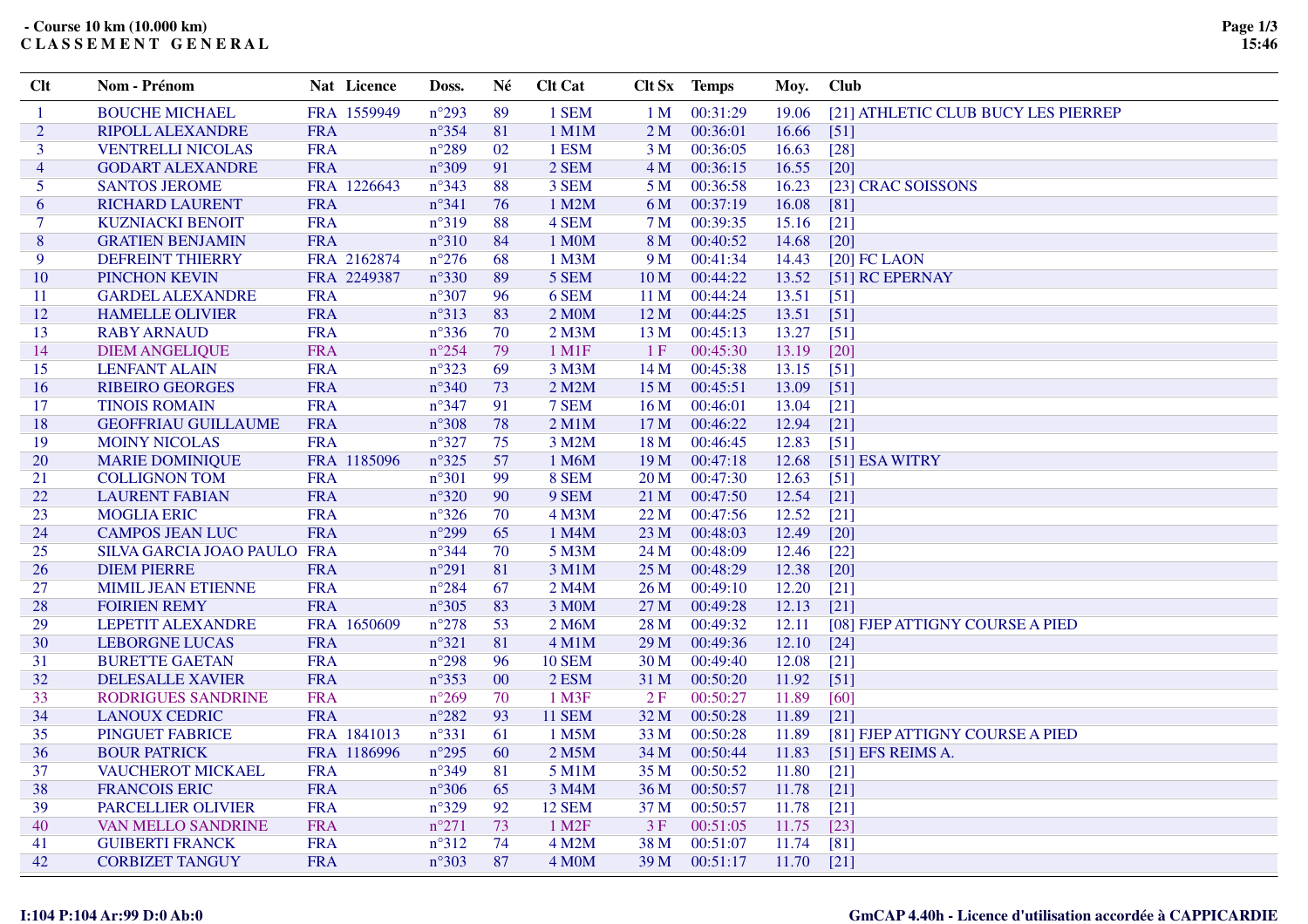**- Course 10 km (10.000 km)C L A S S E M E N T G E N E R A L**

| 90<br>00:52:03<br>$[21]$<br><b>CHOLLEY GAETAN</b><br><b>FRA</b><br>$n^{\circ}300$<br><b>13 SEM</b><br>40 M<br>11.53<br>43<br>PREVOTEAU YVES<br>$n^{\circ}334$<br>56<br>00:52:08<br>[51] ASPTT REIMS<br>FRA 40447237<br>3 M6M<br>41 M<br>11.51<br>44<br><b>FRA</b><br>$n^{\circ}346$<br>00:52:09<br><b>TINGRY MICKAEL</b><br>79<br>6 M1M<br>42 M<br>11.51<br>$[51]$<br>45<br>00:52:15<br><b>DEZIOLL EMMANUEL</b><br><b>FRA</b><br>$n^{\circ}304$<br>89<br><b>14 SEM</b><br>43 M<br>11.48<br>$[21]$<br>46<br><b>FRA</b><br><b>SLAMA SERGE</b><br>$n^{\circ}285$<br>59<br>3 M5M<br>44 M<br>00:52:22<br>11.46<br>$[51]$<br>47<br><b>FRA</b><br>$n^{\circ}294$<br>79<br><b>7 M1M</b><br>00:52:33<br>11.42<br><b>BOUCLY MICKAEL</b><br>45 M<br>$[21]$<br>48<br><b>FRA</b><br>$n^{\circ}288$<br><b>15 SEM</b><br>46 M<br>00:52:35<br>11.41<br>$[20]$<br>49<br><b>DELHORBE ROMAIN</b><br>89 |  |
|-------------------------------------------------------------------------------------------------------------------------------------------------------------------------------------------------------------------------------------------------------------------------------------------------------------------------------------------------------------------------------------------------------------------------------------------------------------------------------------------------------------------------------------------------------------------------------------------------------------------------------------------------------------------------------------------------------------------------------------------------------------------------------------------------------------------------------------------------------------------------------------|--|
|                                                                                                                                                                                                                                                                                                                                                                                                                                                                                                                                                                                                                                                                                                                                                                                                                                                                                     |  |
|                                                                                                                                                                                                                                                                                                                                                                                                                                                                                                                                                                                                                                                                                                                                                                                                                                                                                     |  |
|                                                                                                                                                                                                                                                                                                                                                                                                                                                                                                                                                                                                                                                                                                                                                                                                                                                                                     |  |
|                                                                                                                                                                                                                                                                                                                                                                                                                                                                                                                                                                                                                                                                                                                                                                                                                                                                                     |  |
|                                                                                                                                                                                                                                                                                                                                                                                                                                                                                                                                                                                                                                                                                                                                                                                                                                                                                     |  |
|                                                                                                                                                                                                                                                                                                                                                                                                                                                                                                                                                                                                                                                                                                                                                                                                                                                                                     |  |
|                                                                                                                                                                                                                                                                                                                                                                                                                                                                                                                                                                                                                                                                                                                                                                                                                                                                                     |  |
| FRA 2365847<br>$n^{\circ}335$<br>84<br>00:53:20<br><b>QUESNEL JULIEN</b><br>5 M <sub>0</sub> M<br>47 M<br>11.25<br>$[20]$ FC LAON<br>50                                                                                                                                                                                                                                                                                                                                                                                                                                                                                                                                                                                                                                                                                                                                             |  |
| $n^{\circ}322$<br>00:53:50<br><b>LEFEVRE JONATHAN</b><br><b>FRA</b><br>86<br>6 M0M<br>48 M<br>11.15<br>$[21]$<br>51                                                                                                                                                                                                                                                                                                                                                                                                                                                                                                                                                                                                                                                                                                                                                                 |  |
| <b>FRA</b><br>$n^{\circ}342$<br>73<br>5 M2M<br>49 M<br>00:53:50<br>11.15<br>$[51]$<br>52<br>ROULEAUX MICKAEL                                                                                                                                                                                                                                                                                                                                                                                                                                                                                                                                                                                                                                                                                                                                                                        |  |
| $n^{\circ}274$<br>53<br><b>GAUTIER THOMAS</b><br><b>FRA</b><br>96<br><b>16 SEM</b><br>50 M<br>00:54:11<br>11.07<br>$[51]$                                                                                                                                                                                                                                                                                                                                                                                                                                                                                                                                                                                                                                                                                                                                                           |  |
| <b>FRA</b><br>$n^{\circ}337$<br>$[28]$<br>54<br><b>RAOULT NICOLAS</b><br>86<br><b>7 M0M</b><br>51 M<br>00:54:34<br>11.00                                                                                                                                                                                                                                                                                                                                                                                                                                                                                                                                                                                                                                                                                                                                                            |  |
| <b>FRA</b><br>$n^{\circ}280$<br><b>BENOIT GREGORY</b><br>02<br>3 ESM<br>52 M<br>00:54:35<br>10.99<br>$[21]$<br>55                                                                                                                                                                                                                                                                                                                                                                                                                                                                                                                                                                                                                                                                                                                                                                   |  |
| <b>FRA</b><br>$n^{\circ}286$<br>87<br><b>8 MOM</b><br>53 M<br>00:54:37<br>10.99<br>[80]<br><b>MISSAOUI SAMED</b><br>56                                                                                                                                                                                                                                                                                                                                                                                                                                                                                                                                                                                                                                                                                                                                                              |  |
| $n^{\circ}277$<br>FRA 1651279<br>58<br>1 M <sub>5F</sub><br>4F<br>00:54:42<br>[51] EFS REIMS A.<br>57<br><b>DEVORSINE CHRISTINE</b><br>10.97                                                                                                                                                                                                                                                                                                                                                                                                                                                                                                                                                                                                                                                                                                                                        |  |
| <b>ROCHER LOUIS</b><br><b>FRA</b><br>$n^{\circ}281$<br>78<br><b>8 M1M</b><br>54 M<br>00:54:42<br>10.97<br>$[21]$<br>58                                                                                                                                                                                                                                                                                                                                                                                                                                                                                                                                                                                                                                                                                                                                                              |  |
| <b>FRA</b><br>$n^{\circ}267$<br>1 SEF<br>00:54:56<br>10.92<br><b>QUELIN LEA</b><br>94<br>5F<br>$[51]$<br>59                                                                                                                                                                                                                                                                                                                                                                                                                                                                                                                                                                                                                                                                                                                                                                         |  |
| ROBERT LAETITIA<br><b>FRA</b><br>$n^{\circ}283$<br>77<br>$2$ M <sub>2</sub> $F$<br>00:54:58<br>10.92<br>$[21]$<br>6 F<br>60                                                                                                                                                                                                                                                                                                                                                                                                                                                                                                                                                                                                                                                                                                                                                         |  |
| <b>FRA</b><br>$n^{\circ}262$<br>2 SEF<br>7F<br>00:55:00<br><b>LABILLOIS JULIE</b><br>94<br>10.91<br>$[51]$<br>61                                                                                                                                                                                                                                                                                                                                                                                                                                                                                                                                                                                                                                                                                                                                                                    |  |
| FRA 2176235<br>$n^{\circ}260$<br>71<br><b>8F</b><br>00:55:11<br><b>HAULIN MARJORIE</b><br>$2$ M3F<br>10.87<br>[51] ESA WITRY<br>62                                                                                                                                                                                                                                                                                                                                                                                                                                                                                                                                                                                                                                                                                                                                                  |  |
| $n^{\circ}273$<br>55 M<br>00:55:37<br><b>FIERS FREDERIC</b><br>FRA 1930997<br>71<br>6 M3M<br>10.79<br>[51] CLUB CHEMINOTS COURIR CHAMPAC<br>63                                                                                                                                                                                                                                                                                                                                                                                                                                                                                                                                                                                                                                                                                                                                      |  |
| <b>FRA</b><br>$n^{\circ}345$<br>81<br>9 M1M<br>00:56:00<br>64<br><b>THIEBAULT REMY</b><br>56 M<br>10.71<br>[51]                                                                                                                                                                                                                                                                                                                                                                                                                                                                                                                                                                                                                                                                                                                                                                     |  |
| FRA 1670415<br>POIDEVIN VINCENT<br>$n^{\circ}333$<br>62<br>4 M5M<br>57 M<br>00:56:06<br>10.70<br>[51] ESA WITRY<br>65                                                                                                                                                                                                                                                                                                                                                                                                                                                                                                                                                                                                                                                                                                                                                               |  |
| <b>FRA</b><br>84<br><b>HENRY JULIEN</b><br>n°314<br>9 M <sub>0</sub> M<br>58 M<br>00:56:24<br>10.64<br>$[21]$<br>66                                                                                                                                                                                                                                                                                                                                                                                                                                                                                                                                                                                                                                                                                                                                                                 |  |
| <b>BART FLORENCE</b><br><b>FRA</b><br>$n^{\circ}251$<br>9F<br>00:56:58<br>86<br>1 M <sub>OF</sub><br>10.53<br>$[51]$<br>67                                                                                                                                                                                                                                                                                                                                                                                                                                                                                                                                                                                                                                                                                                                                                          |  |
| <b>FRA</b><br>$n^{\circ}263$<br>88<br>3 SEF<br>10F<br>00:57:09<br>10.50<br>$[21]$<br>68<br><b>LOGETTE AMANDINE</b>                                                                                                                                                                                                                                                                                                                                                                                                                                                                                                                                                                                                                                                                                                                                                                  |  |
| <b>FRA</b><br>$n^{\circ}315$<br>78<br>00:57:26<br><b>HUBERT SEBASTIEN</b><br>10 M1M<br>59 M<br>10.45<br>$[21]$<br>69                                                                                                                                                                                                                                                                                                                                                                                                                                                                                                                                                                                                                                                                                                                                                                |  |
| <b>FRA</b><br>$n^{\circ}258$<br>3 M <sub>2F</sub><br>00:58:05<br>$[51]$<br><b>GREGOIRE CAROLE</b><br>75<br>11F<br>10.33<br>70                                                                                                                                                                                                                                                                                                                                                                                                                                                                                                                                                                                                                                                                                                                                                       |  |
| $n^{\circ}279$<br>FRA 1285038<br>00:58:16<br><b>GANDOIN AGNES</b><br>53<br>1 M6F<br>12F<br>10.30<br>[51] EFS REIMS A.<br>71                                                                                                                                                                                                                                                                                                                                                                                                                                                                                                                                                                                                                                                                                                                                                         |  |
| $n^{\circ}256$<br>93<br>4 SEF<br><b>GARDEL MELANIE</b><br>FRA 2161934<br>13F<br>00:58:59<br>[21] FOOTING LOISIR GUIGNICOURTOIS<br>72<br>10.17                                                                                                                                                                                                                                                                                                                                                                                                                                                                                                                                                                                                                                                                                                                                       |  |
| $n^{\circ}272$<br><b>FRA</b><br>82<br>00:59:33<br>10.08<br><b>WATHIER CLAIRE</b><br>$2$ M <sub>1</sub> F<br>14F<br>$[51]$<br>73                                                                                                                                                                                                                                                                                                                                                                                                                                                                                                                                                                                                                                                                                                                                                     |  |
| <b>FRA</b><br>$n^{\circ}275$<br>74<br><b>LEQUEUX DAVID</b><br>71<br><b>7 M3M</b><br>60 M<br>00:59:45<br>10.04<br>$[81]$                                                                                                                                                                                                                                                                                                                                                                                                                                                                                                                                                                                                                                                                                                                                                             |  |
| 75<br>FRA 1684228<br>$n^{\circ}270$<br>65<br>1 M4F<br>15F<br>00:59:48<br>10.03<br>[51] ESA WITRY<br><b>TAMZI FRANCOISE</b>                                                                                                                                                                                                                                                                                                                                                                                                                                                                                                                                                                                                                                                                                                                                                          |  |
| <b>FRA</b><br><b>BRUEDER JOSEPHINE</b><br>$n^{\circ}351$<br>88<br>5 SEF<br>16F<br>00:59:57<br>$[21]$<br>76<br>10.01                                                                                                                                                                                                                                                                                                                                                                                                                                                                                                                                                                                                                                                                                                                                                                 |  |
| <b>FRA</b><br>$n^{\circ}311$<br>11 M1M<br>01:00:02<br>9.99<br>$[21]$<br>77<br><b>GUEUDET NICOLAS</b><br>79<br>61 M                                                                                                                                                                                                                                                                                                                                                                                                                                                                                                                                                                                                                                                                                                                                                                  |  |
| <b>FRA</b><br>$n^{\circ}259$<br>78<br>01:00:04<br>78<br><b>GUIBERTI FLORENCE</b><br>3 M1F<br>17F<br>9.99<br>[81]                                                                                                                                                                                                                                                                                                                                                                                                                                                                                                                                                                                                                                                                                                                                                                    |  |
| <b>FRA</b><br>$n^{\circ}265$<br>72<br>3 M3F<br>18F<br>01:00:20<br>9.94<br>$[21]$<br>79<br><b>MOGLIA VALERIE</b>                                                                                                                                                                                                                                                                                                                                                                                                                                                                                                                                                                                                                                                                                                                                                                     |  |
| <b>JAMES JORDAN</b><br><b>FRA</b><br>$n^{\circ}316$<br>97<br><b>17 SEM</b><br>62 M<br>01:00:42<br>9.88<br>$[81]$<br>80                                                                                                                                                                                                                                                                                                                                                                                                                                                                                                                                                                                                                                                                                                                                                              |  |
| <b>FRA</b><br>$n^{\circ}348$<br><b>TREMLET CEDRIC</b><br>81<br>12 M1M<br>63 M<br>01:00:44<br>$[21]$<br>81<br>9.88                                                                                                                                                                                                                                                                                                                                                                                                                                                                                                                                                                                                                                                                                                                                                                   |  |
| $n^{\circ}255$<br>82<br><b>FERRANDIS DENISE</b><br>FRA 1446245<br>56<br>2 M6F<br>19F<br>01:01:00<br>[51] ESA WITRY<br>9.84                                                                                                                                                                                                                                                                                                                                                                                                                                                                                                                                                                                                                                                                                                                                                          |  |
| <b>BOURGEOIS MAURICE</b><br>FRA 1374594<br>$n^{\circ}296$<br>49<br>1 M7M<br>64 M<br>01:01:22<br>9.78<br>83<br>$[28]$                                                                                                                                                                                                                                                                                                                                                                                                                                                                                                                                                                                                                                                                                                                                                                |  |
| 84<br><b>TAUFOUR JUSTINE</b><br><b>FRA</b><br>$n^{\circ}352$<br>89<br>6 SEF<br>20F<br>01:02:25<br>9.61<br>$[21]$                                                                                                                                                                                                                                                                                                                                                                                                                                                                                                                                                                                                                                                                                                                                                                    |  |